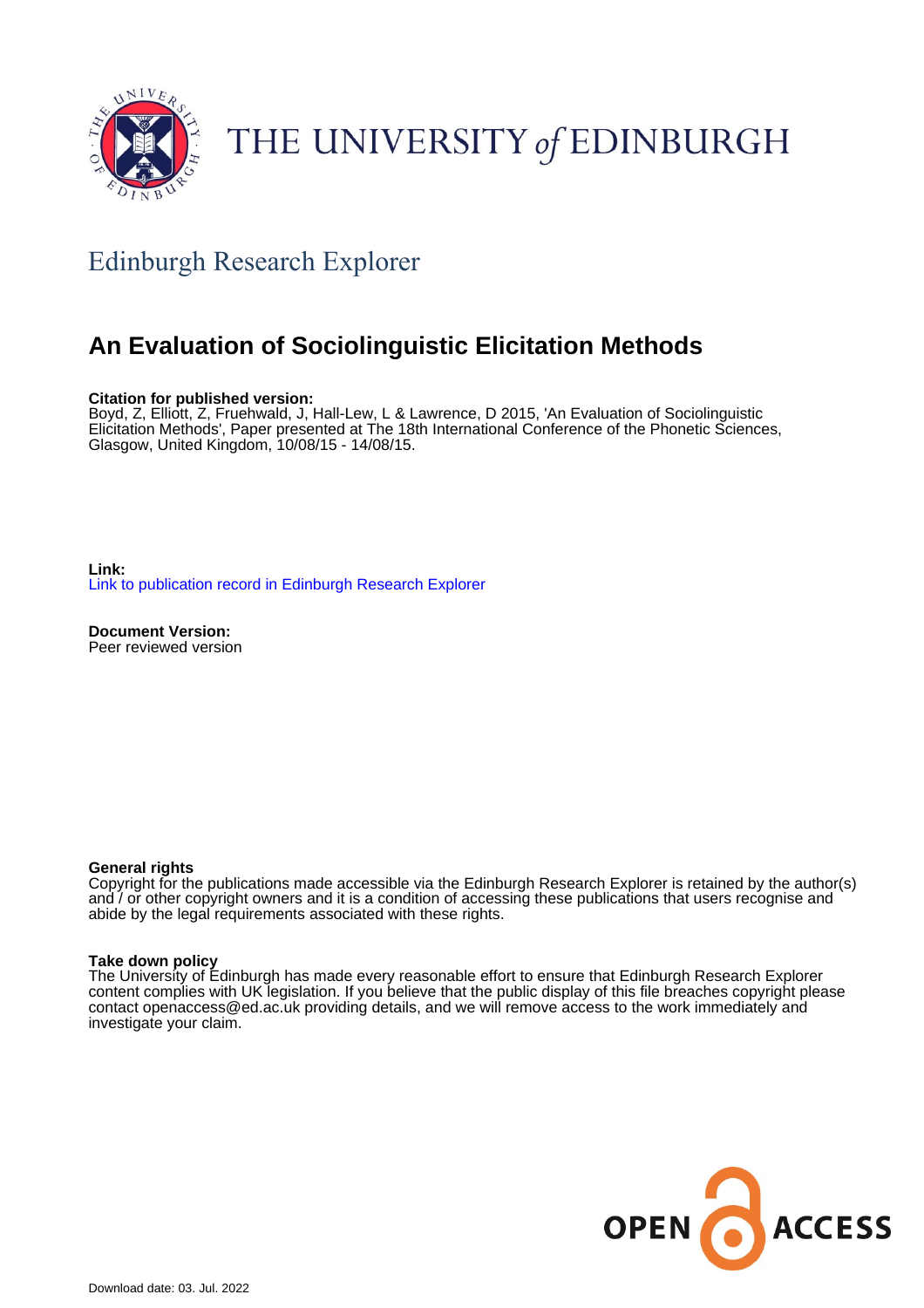### **An Evaluation of Sociolinguistic Elicitation Methods**

Zac Boyd, Zuzana Elliott, Josef Fruehwald, Lauren Hall-Lew, and Daniel Lawrence

The University of Edinburgh

#### **ABSTRACT**

This study investigates the effects of different elicitation methods on the speech of a single speaker of San Francisco English who is participating in a systematic set of vocalic sound changes known as the California Vowel Shift [6]. We contrast data obtained from classic sociolinguistic interview methods with data from self-recordings, as well as data from various methods for eliciting spontaneous speech that are typically used in laboratory settings.

An analysis of five sound changes indicates that self-recorded speech often results in significantly more advanced productions than interview speech, while speech from laboratory methods is largely comparable to interview speech. Surprisingly, differences between read speech and unscripted speech are minimal. We conclude by recommending the utility of controlled-but-spontaneous laboratory elicitation methods, and by strongly recommending the use of self-recorded data for studies of sound changes in progress.

**Keywords**: intraspeaker variation, vowel quality, naturalistic speech, California English, methods

#### **1. INTRODUCTION**

Sociolinguistic interviews often aim to capture a range of different speech styles from an single informant. This is typically achieved through the inclusion of an extended conversational section followed by a series of reading tasks such as a reading passage, word list, and a minimal pair list [14]. A common secondary aim of these read tasks is to obtain tokens of variables which occur relatively infrequently in naturalistic speech.

Despite the need for careful choice of tasks in achieving these two aims, there is surprisingly little discussion on how to choose or design a reading task, nor advice on alternative methods for obtaining productions of specific variables. Reading tasks are often not ideal in fieldwork contexts where some informants might be pre-literate, semi-literate, or have poor eyesight. Given such challenges, it is perhaps surprising that the latest textbooks on sociolinguistic research methods (e.g. [13, 15]) do not detail the growing number of ways of obtaining spontaneous speech using controlled elicitation methods. Furthermore, no empirical studies exist validating the efficacy of different sociolinguistic elicitation methods. The present study aimed to address this goal while providing recommendations for task design in future work.

The analysis is based on data obtained in a context akin to a classic sociolinguistic interview, augmented with participant self-recordings (made without the interviewer present) as well as various interviewer-led laboratory methods for eliciting spontaneous speech. We focus on a single speaker who is part of a larger sociophonetic examination of sound changes in the English of San Francisco, California. This set of changes has been termed the California Vowel Shift (CVS) in previous literature [6, 9, 10, 11, 12, 17], and comprises the systematic lowering and backing of the lax front vowels (KIT, DRESS, TRAP) and the fronting of the mid- and high back vowels (GOAT, GOOSE), all of which are considered here. Additionally, TRAP before nasals (BAN) is also raising and fronting. The CVS also involves the merger of the low back vowels (LOT, THOUGHT) and the fronting of FOOT and STRUT, but these lexical sets are not analysed in the present paper due to time and space constraints.

The research questions in the present paper focus on self-recordings on the one hand (e.g. [18, 21]), and laboratory methods on the other (e.g. [1, 3]), and the extent to which each results in significantly different vowel qualities from the baseline, conversational interview speech. We also consider the use of reading passages. Overall, we find that self-recordings result in significantly more advanced variants than either interview speech or laboratory task speech, but that there are few significant differences between interview speech and laboratory task speech. We also find few differences those two styles and read speech; self-recordings stand out as markedly different from all the other speech styles. This finding leads us to two practical recommendations: first, that sociolinguistics and especially sociophoneticians should strongly consider obtaining self-recordings whenever possible, and second, that the growing range of spontaneous speech elicitation tasks born in laboratory settings can be usefully brought into the toolkit of the sociolinguistic fieldworker without introducing significantly different speech styles.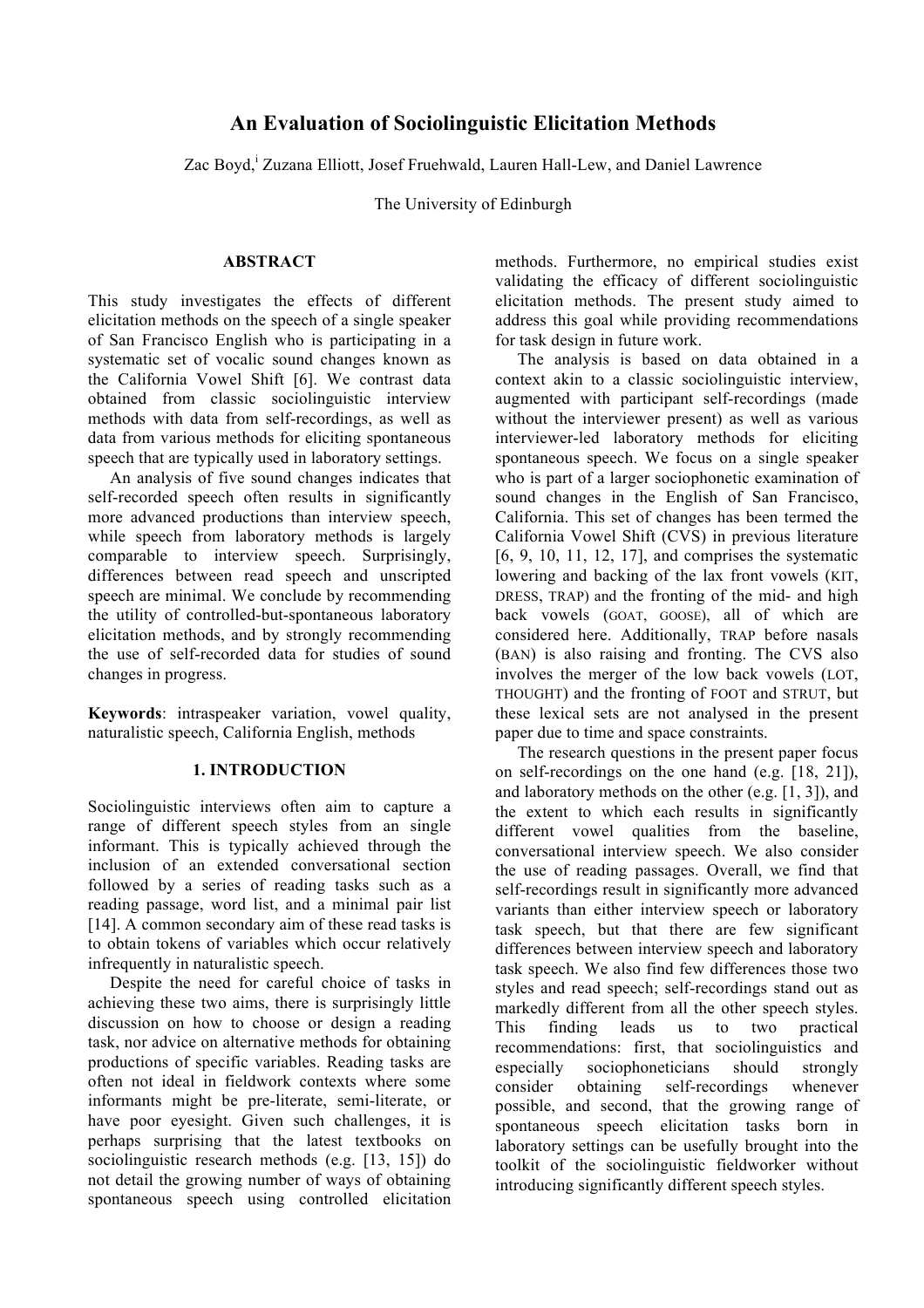#### **2. METHODOLOGY**

Primary data for the study come from recordings of a bilingual Chinese American female from San Francisco, born in 1985 and recorded in 2013. This speaker participated in an extended sociolinguistic interview, which included seven reading passages in order to acquire a greater amount of read speech than is usually obtained in such an interview:

- 1. The Rainbow Passage [7]
- 2. The North Wind and the Sun [5]
- 3. Please Call Stella [24]
- 4. The Wolf Passage [5]
- 5-7. Basketball, Dolls, Victoria's Secret [8]

The interview itself was relatively brief (10 min) and no word list or minimal pair list was included. Rather, data elicitation focused on testing the viability of bringing laboratory tasks into a field setting. Following the interview session the speaker participated in these six tasks, which we will refer to as 'lab tasks' since most of them originate from phonetics work conducted in laboratory settings:

- 1. An interactive Map Task [3]
- 2. An interactive Diapix task [1]
- 3. A monologic Diapix task, with an imagined interlocutor; e.g., [20]
- 4. A picture book narration [23], as in [22]
- 5. A silent movie narration [4]
- 6. Semantic Differential questions [14]

All methods have been used in various laboratory settings (and sociolinguistic interview settings, in the case of the Semantic Differential questions) where the focus was on obtaining controlled but naturalistic speech for purposes of phonetic analysis. The one adaptation we made here was (3), bringing a monologic speech style to the typically dialogic Diapix task. This was done in an attempt to tease apart the cause of any potential differences between tasks as being due to the difference between monologue and dialogue versus a difference between individual tasks.

The speaker also carried out three self-recordings during the course of the same week: one prior to the extended interview (a visit with two friends) and two following it (lunch with a friend and cooking at home with her sister). She was recorded in public and private settings, including but not limited to cafes, restaurants, and her home. The interview and the lab tasks were led by the fourth author (also a friend of the speaker), who acted as the interlocutor in the interactive tasks. Recordings were made using

a Zoom H2 recorder with an external lapel microphone and were digitized at 44,100 kHz.

All recordings were transcribed orthographically using ELAN [15], resulting in a corpus of 18,004 words. The procedure resulted in 2703 target words with KIT, DRESS, BAN, TRAP (preceding orals only), GOAT, and GOOSE. Table 1 summarizes the number of tokens for each variable by style (interview, selfrecording, laboratory-based, and reading passage).

**Table 1:** Token counts for all variables by style

| <b>Vowel</b> | <b>Interview</b> | <b>Self-Rec</b> | Lab | <b>RdgPssg</b> |
|--------------|------------------|-----------------|-----|----------------|
| <b>KIT</b>   | 42               | 297             | 330 | 51             |
| <b>DRESS</b> | 52               | 291             | 497 | 102            |
| <b>BAN</b>   | 81               | 105             | 319 | 39             |
| <b>TRAP</b>  | 55               | 302             | 337 | 78             |
| <b>GOAT</b>  | 68               | 312             | 304 | 48             |
| GOOSE        | 17               | 120             | 196 | 86             |

Because of the time and energy constraints on the participant herself, the interview portion of the extended interview was much shorter than in usual sociolinguistic field settings. As a result, the selfrecordings and lab tasks elicited substantially more data than the interview. Both the self-recordings and the lab tasks have many times more data than the interview and reading passage styles. The data deficit of the interview is most clear for GOOSE, which only had 17 tokens in the interview; statistical analysis of this variable should be treated with particular caution.

#### **2.1 Acoustic Methods**

Automatic alignment and vowel extraction was conducted using FAVE [19]. We analysed F1 and F2 at 20% of the vowels' duration, as provided in the FAVE output. Tokens were excluded where automatic measurements failed for F1 or F2 at 20% (N=17), where tokens were immediately preceded (N=42) or followed (N=8) by laughter, noise, audible breaths or lip smacks, and where tokens were immediately preceded (N=761) or followed (N=713) by a vowel or a pause.

#### **2.2 Descriptive Analysis and Defining Speech Styles**

The data from three self-recordings were combined and analyzed together, as were the measurements from the seven reading passages and the six lab tasks

The amount of variation across different reading passages differed by variable. Some variables (KIT F1, DRESS F1) show few differences between reading passages. Other vowels show a very large amount of difference across passages (KIT F1, DRESS F2, GOOSE F1 and F2), while the rest are middling.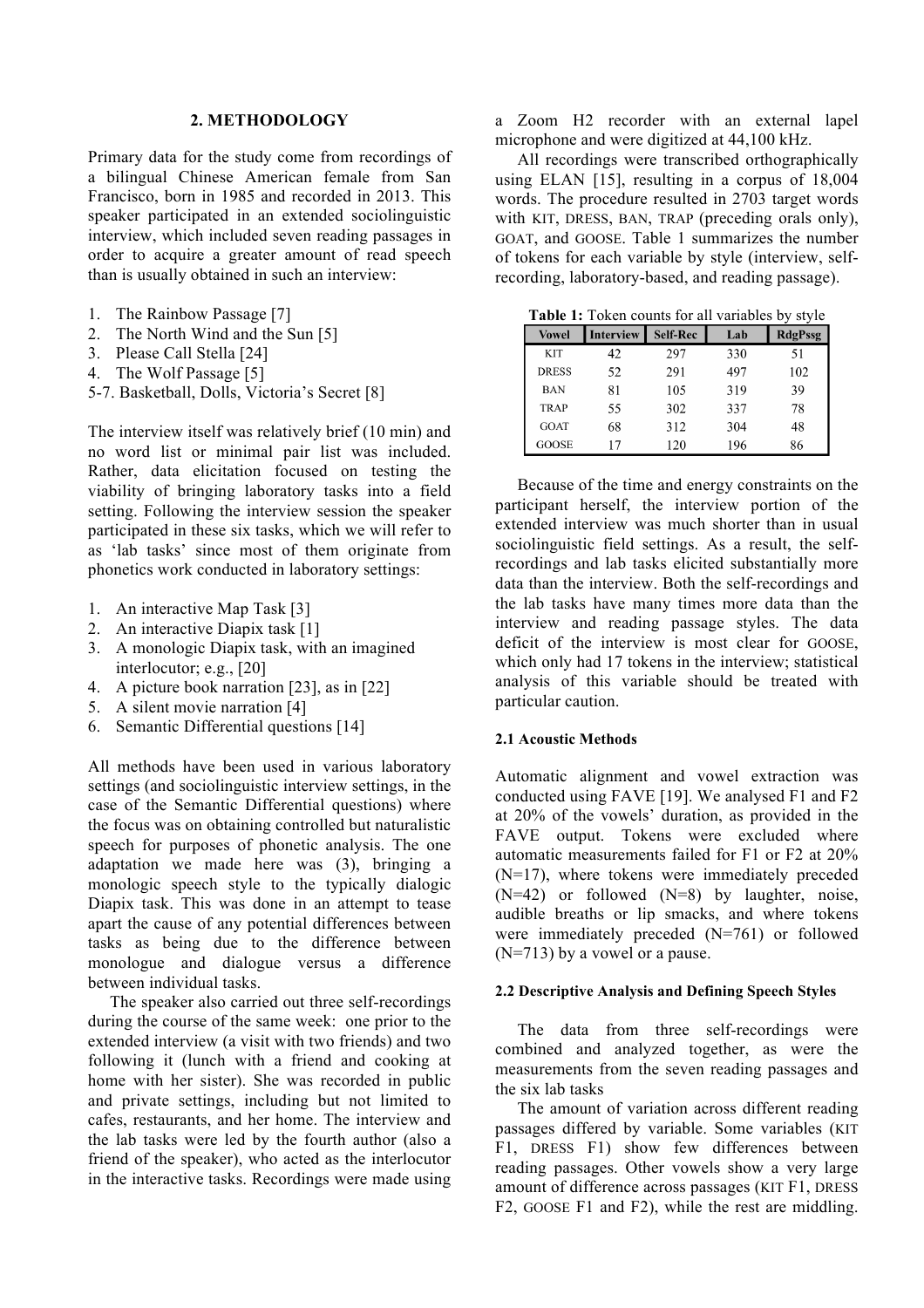Figure 1 gives an example of the variation across different reading passages. While the differences highlight that the nature of a study's 'reading passage style' depends very much on the reading passage itself, it may be that the differences seen here are readily explained by well-known linguistic constraints (e.g., phonological context or lexical frequency). Future analyses will take a closer look at this level of variation, but for the remainder of the analysis these differences are collapsed and all reading passages are treated as one style.

**Figure 1:** TRAP F2 across 7 reading passages



**Figure 2:** DRESS F2 across laboratory tasks



The amount of variation across different lab tasks also differed by variable. Some show very few differences between tasks (TRAP F1 and F2), even between the spontaneous and read tasks. Other vowels show very large difference across tasks (DRESS F1, GOOSE F2), while the rest are middling (KIT F1, BAN F1 and F2). Figure 2 gives an example of the large amount of variation that might be seen across different lab tasks. Note that 'Pear Story Narration' [4] refers to the silent movie narration task, and 'Robot Dreams' [23] refers to the picture book narration task. Again, for the purposes of the present study, data from all six tasks are combined to represent 'lab speech'.

#### **3. ANALYSIS**

Mixed-effects linear regression analyses were conducted for each variable using the *lme4* [2] package in R, with 95% confidence intervals estimated by 1,000 parametric bootstrap replicates using *bootMer*. In addition to the elicitation method and location in the word (initial, final, internal, coextensive), the preceding and following segments were included as fixed effects for all models. Random intercepts by word were also included.

Predictors included in the initial models were the place and manner of articulation of the preceding and following segments, and speech style (interview, laboratory, reading passage, and self-recording). Subsequent models were fit on a subset of the data comparing only the laboratory tasks. These included the same linguistic constraints as above and a sevenlevel factor representing the task.

#### **4. RESULTS**

With respect to sound change, we expect reading passage speech to function as the most conservative style of these four styles. However, we do not see much evidence in these data for the specific contrast between reading passage speech and interview speech. Rather, the most robust findings obtained are between the lab tasks and interview speech, on the one hand, and to an even greater extent between the self-recordings and interview speech. This is perhaps surprising since many of the lab tasks also contain a read component, whereas the interview and selfrecordings are both entirely non-scripted.

Figures 3a and 3b plot the differences obtained between lab speech, self-recordings, and interview speech (baseline; confidence intervals include 0). For the most part, self-recordings and lab elicitation methods did not differ reliably from interview speech on F2. The exceptions are:

- KIT fronter in lab speech; less advanced
- TRAP backer in self-recording; more advanced
- GOAT fronter in both styles; more advanced

However, on F1, all three CVS vowels are reliably lower in self recordings from interview speech (Figure 3b). There is no reliable height difference between lab speech and interview speech for these variables. The self-recordings result in reliably different vowel qualities than the interview speech in the following ways:

- KIT lower; more advanced
- DRESS lower; more advanced
- TRAP backer; more advanced
- GOOSE backer; less advanced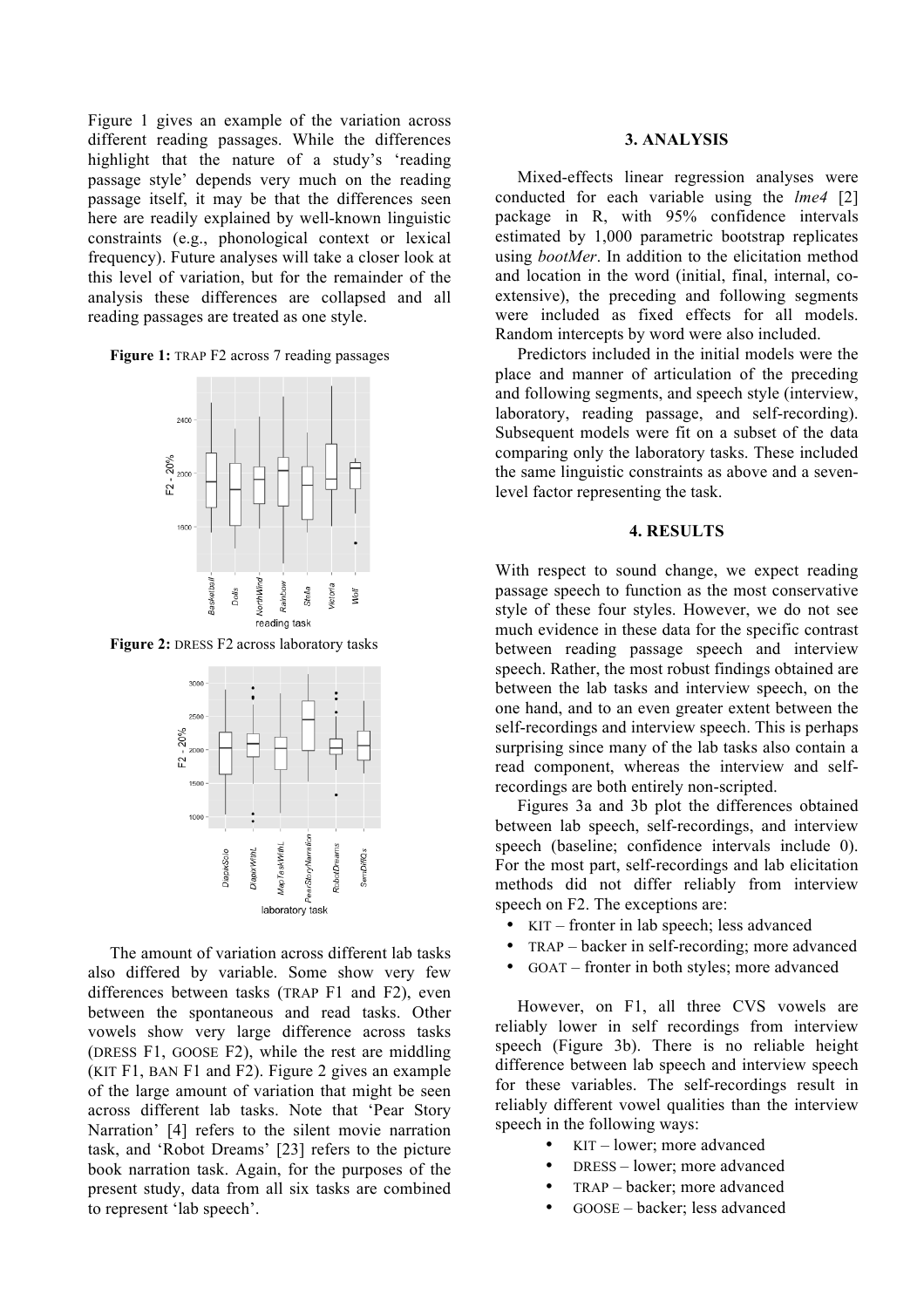Self-recording is also significantly different from interview speech for BAN, which is lower and backer in the self-recordings, i.e., less advanced in the CVS.

**Figure 3a:** F2 variation by task type



**Figure 3b:** F1 variation by task type



Overall, we find one area of evidence for those expected effects of stylistic difference: more advanced variants of the California Vowel Shift are usually produced in self-recorded speech than in interview speech. Furthermore, we find encouraging evidence that methods that have originated in laboratory contexts translate very well to field-based interview conditions, without resulting in gross significant differences in phonetic production. However, the data do not show any of the expected differences between read speech and spontaneous speech. In addition, these differences do not apply to all of the vowel quality contrasts under study.

#### **5. DISCUSSION**

The two-fold goals of the standard sociolinguistic interview with respect to language change are:

- To collect a sufficiently large volume of speech that will allow for statistical analysis of internal and external factors on linguistic variation, and,
- To collect speech that is as naturalistic as possible while also often attempting to obtain productions of naturally low frequency words.

The question is how well the various tasks examined here address these goals.

Interviews are the standard baseline method, and in comparison to the typically used read speech tasks (reading passages, word lists, minimal pair lists) interviews are considered to elicit the most naturalistic or vernacular speech, which in cases of sound change is taken to mean the style with the most advanced productions for a given speaker. In contrast, reading passages are expected to elicit more conservative productions. In the present paper, neither is true: interview speech does not show the most advanced tokens, and reading passages appear to pattern with speech that is stylistically similar to interviews.

Self-recordings have been increasingly used in sociophonetic work in the recent decade [18, 21]. They present a considerable methodological challenge in that they require extra help on the part of the participant, who also has to be trained in making recordings. However, our results suggest that the payoff is substantial. Compared to an analysis of interview data, the participant studied here appears to be a more advanced speaker of the California Vowel Shift on most of the vowel qualities analyzed. Self-recordings outperform interviews in this regard, although their ecological validity means that the elicitation of particular word forms is impossible.

A happy medium lies in the methods we are calling 'lab tasks', which have proved useful in laboratory studies for decades, but usually do not enter into field-based sociolinguistic methods. The evidence here suggests that they are ideal for achieving both of the main goals in sociophonetic research, especially for studies of sound changes in progress, in that any weaknesses they have seem to be shared nearly equally with classic interviews.

#### **6. CONCLUSION**

Expanding the toolkit of elicitation methods has many benefits to sociolinguists. We suggest that the methods profiled here enable the researcher to collect a large volume of naturalistic data in a more controlled and replicable way than classic interview methods allow. As there is little quantitative difference found between the data collected in laboratory tasks and that collected through interview speech, the inclusion of a wide array of controlled elicitation methods does nothing but aid the researcher in providing ample data for analysis with a range of potential stylistic variability. Furthermore, self-recorded speech provides evidence of the most advanced variants of the vowels examined here and should be incorporated in sociophonetic methodology whenever practically possible.